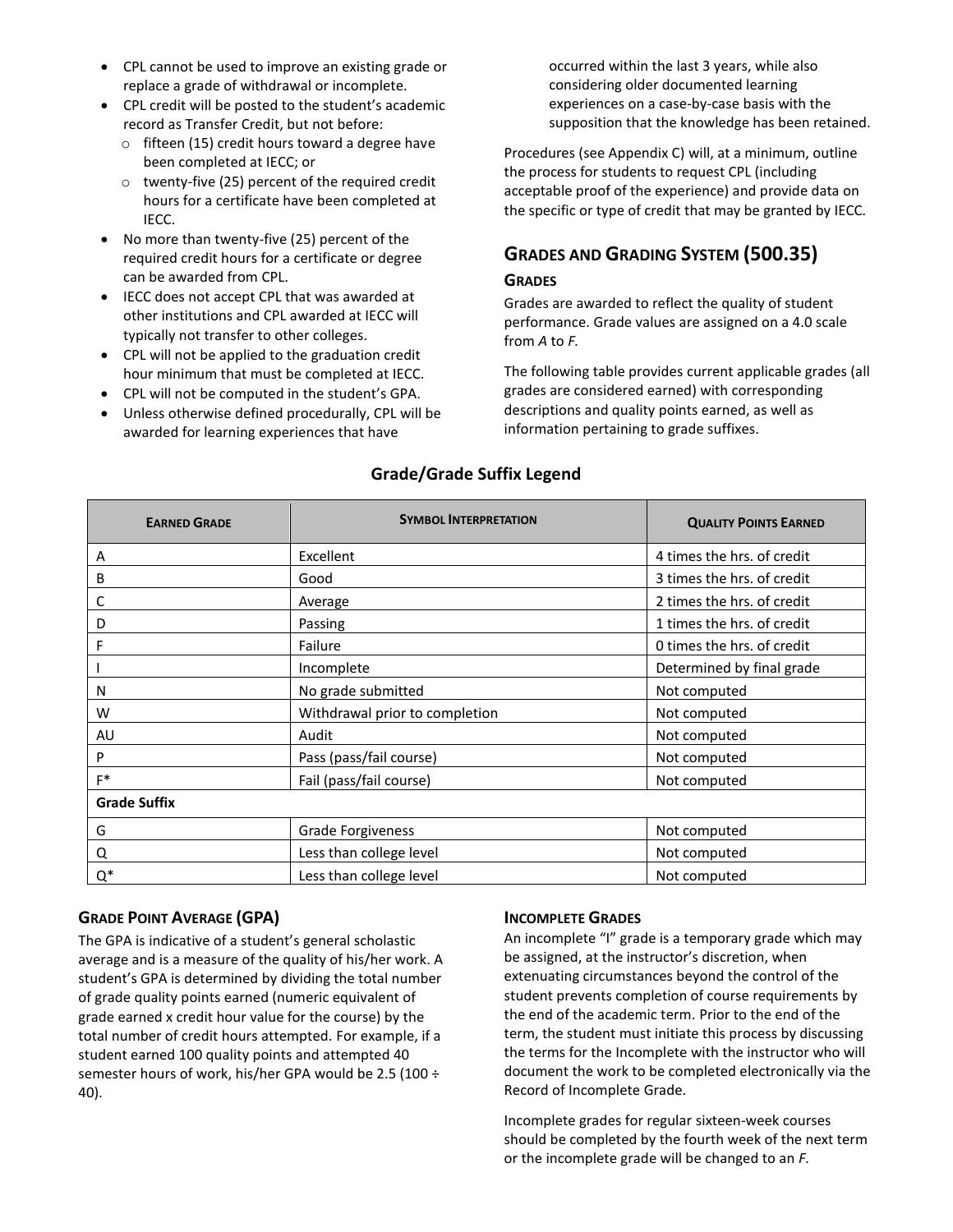Incomplete grades given for courses outside the regular sixteen-week schedule must be finished within four weeks from the end date of the course or the incomplete grade will be changed to an *F*.

Incomplete grades may be given only in the following circumstances:

- The student's work to date is passing;
- Attendance has been satisfactory through at least 60% of the term;
- An illness or other extenuating circumstance legitimately prevents completion of required work by the due date;
- Required work may reasonably be completed in an agreed-upon time frame and does not require the student to re-take any portion of the course;
- The incomplete is not given as a substitute for a failing grade;
- The incomplete is not based solely on a student's failure to complete work or as a means of raising his or her grade by doing additional work after the grade report time.

## **PASS/FAIL GRADES**

Students exercising the pass/fail option must declare their intentions at registration by designating it on the Student Information and Registration Form (available in Student Services) or completing a Pass/Fail Course Request Form. Students may not change to the traditional letter-grade option after the end of late registration.

Students planning to transfer to senior institutions are discouraged from taking courses under the pass/fail option and should consult with their advisor before selecting this alternative.

Additional Guidelines:

- A student may take a maximum of twelve (12) pass/fail credit hours, with certain exceptions.
- A student enrolled in a transfer degree may not take general education requirements for pass/fail credit.
- A student enrolled in a certificate or an Associate in Applied Science degree program may not take degree/ certificate courses for pass/fail credit. Exceptions: NUR 1206, NUR 2205, or those courses entitled "Internship" or "Seminar".
- A student may take continuing education courses for pass/fail credit.
- A student must earn a C or better to receive a P in a P/F course.
- A grade of F\* (Fail) or P (Pass) will not be computed in the grade point average.
- Applicable tuition and fees apply.

## **FINAL GRADES**

At the conclusion of each course, instructors shall assign an official grade for each student enrolled based on the criteria outlined in the course syllabus. Final grades are

posted to each individual student's academic record at the end of the academic term in which the course was completed. Accurate academic records must be kept by each instructor for auditing and verification purposes. At the end of each term, students may access their grades using Entrata. Guides to aid students in viewing their final grades are available on the IECC website.

#### **GRADE APPEALS**

Under specific, limited circumstances and within a prescribed timeframe, students may appeal a final grade. The institution will not review the judgment of a faculty member in assessing the quality of student's work. However, if the student believes a faculty member improperly assigned a semester grade due to at least one of the criteria described below, the student may appeal by following the outlined procedure. All grade appeals are handled individually. The matter will be referred to the District Title IX/ADA Coordinator in cases where a grade appeal is based on a complaint involving sexual harassment or discrimination. Grade appeals cannot be initiated until the conclusion of the course and the instructor's issue of a final grade.

#### **Criteria for Grade Appeal**

The burden of proof falls on the student to demonstrate one or more of the following has occurred:

- A mathematical or clerical error results in the assignment of an incorrect grade;
- The assignment of the grade was based on factors other than academic performance in the course;
- The assigned grade was based on an unreasonable departure from the instructor's previously announced standards;
- The assignment of a grade was based on different standards than those applied to other students in the course; or
- Instructor syllabus violates IECC policy which has a direct impact on the student grade.

#### **Step 1**: Appeal to Instructor

Upon consideration of these criteria, if a student believes a final grade was improperly or unfairly assigned, the student should seek an informal resolution by contacting the instructor. Contact must be made by the end of the second week of the regular semester (fall or spring) following the term in which the grade in question was received. In the event the student does not receive a response from the instructor by the end of the third week of the regular semester, the student should contact the appropriate dean to facilitate a meeting with the instructor or recommend the student advance to Step 2.

At the informal meeting with instructor, the student is to provide reason(s) for the requested grade change. If the instructor agrees with the reason(s) for the grade change, the instructor will complete a Grade Change Form. If the instructor denies the student's request, the student will be informed of the decision in writing and he/she may